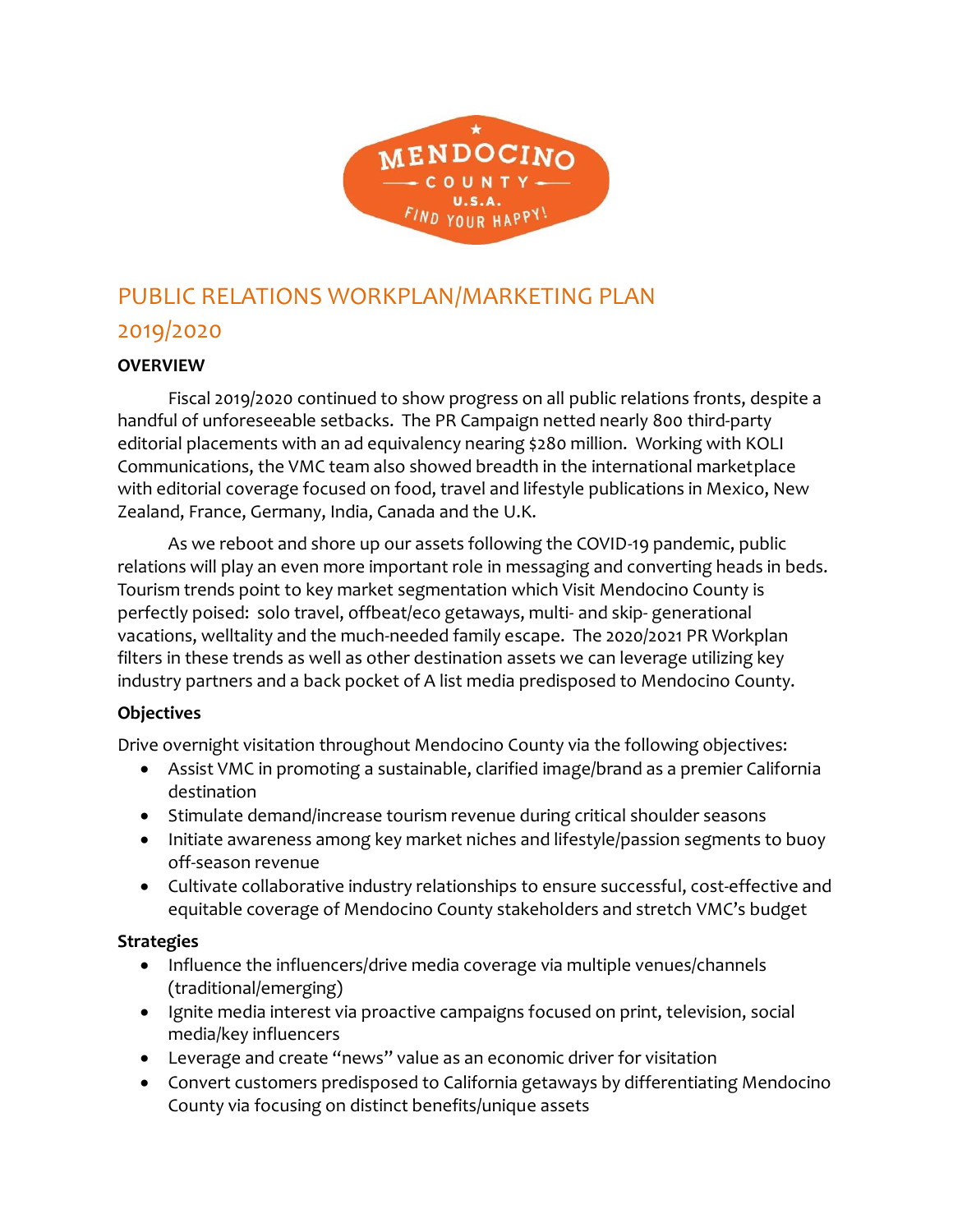• Strengthen industry partnerships with Visit California, North Coast Tourism Council, San Francisco Travel, BrandUSA, etc., via cooperative programming

#### **Targets**

#### **Demographic**

- Primary: Millennial, Gen-Z, Gen-X
- Secondary: Baby Boomers/Time Affluent Market
- HHI: \$100k+

# **Geographic**

- Primary: State of California (nearly 80% of U.S. market)
- Secondary: U.S., key fly/drive markets: Colorado, Oregon, Arizona, Nevada, Washington; Eastern Seaboard
- Tertiary: International/Western Canada

# **CORE PROGRAM**

# **Media Relations Campaign**

Leverage ongoing trends and news value to drive awareness of Visit Mendocino County via a series of timely, hard-hitting media-appropriate materials targeted to key industry niches. A Communications Platform will be created tied to an annual timeline. Activities include:

- Development of 2020/20201 Communications Platform
- Proactive media relations campaign tied to timely themes, events, debuts, seasons
- Bi-annual visual library update/as needed

# **Media Missions/In-Market Editorial Appointments**

Maximize external communications via editorial missions in key media-rich markets. Where possible, tie in with Visit California to offset costs. Suggested markets include:

- Denver
- Seattle
- Vancouver/Canada

# **Media Familiarization/Social Influencer Program**

Pitch/secure in-market media visits to generate editorial coverage, further brand messaging/positioning within key lifestyle/passion segments. Activities include:

- Conduct individual media outreach based on agreed-upon communication pillars
- Vet and manage all media and social influencer/blogger requests
- Work with VMC to create media itineraries
- Research/secure online influencer teams, negotiate photography buy

# **Content Creation**

- Drive compelling endorsement of Mendocino County in the digital space with ongoing content creation; research/development of blog posts, listicles, website editorial and cross-merchandising key online chats
- Handled in-house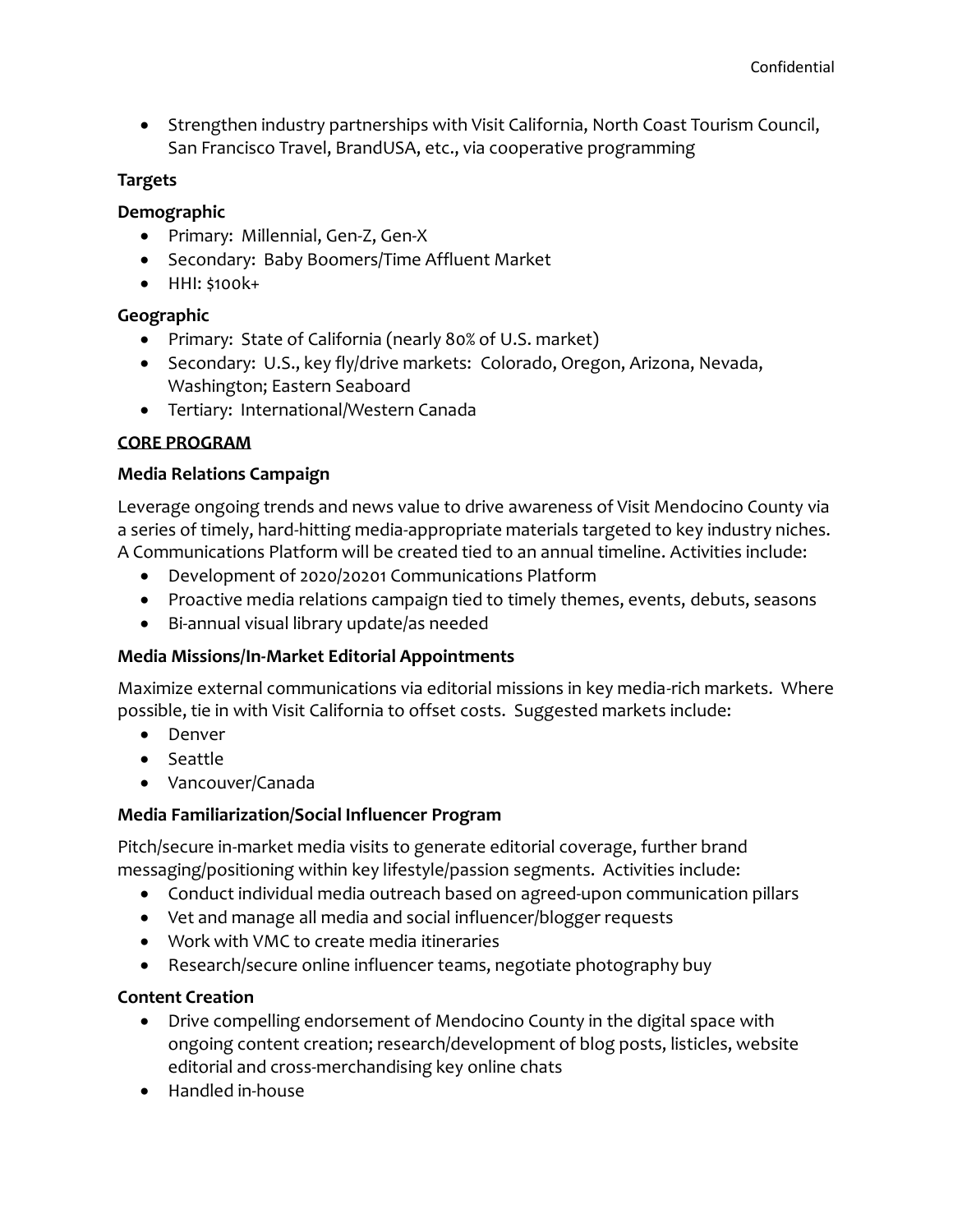#### **Trade Shows**

Attend targeted media trade shows to boost visibility and secure future editorial visits. Coordinate participation with VMC staff.

- Visit California/Los Angeles (TBD)
- Society of American Travel Writers Conference (Oct.)
- Visit California/San Francisco (Sept.)
- Visit California Media Bootcamp (TBD)
- IPW/Chicago (Apr.)

# **Community/Stakeholder Relations**

Maintain VMC's credibility in the local media landscape; augment internal program to assist in positioning as the leader in tourism marketing.

- Assist VMC in maintaining visibility; broaden stakeholder support
- Continue to partner in development of stakeholder relations and promotional programs
- Draft/distribute stakeholder updates and monthly public relations highlights
- Attend/present at stakeholder meetings, as needed

# **Promotions**

Dovetail VMC strategic promotions and/or in-market events tied to VMC's overall branding to boost revenue during critical off seasons.

• Support/amplify VMC promotion and secure in-market media coverage

# **Digital Footprint/Social Media**

Augment in-house social media campaign to extend VMC'S digital footprint.

- Dovetail social media marketing promotions with publicity support; coordinate efforts with in-house staff
- Expand and enhance social media/key influencer database and outreach

# **Crisis Communications**

Work with VMC to coordinate outreach efforts to consumer-facing and stakeholder targets as needed. Proposed tight, easy-to-implement crisis program under separate budget.

# **PR Toolkit**

- Retain vendors/subscriptions on behalf of VMC:
	- o Vocus Cision Media Database (KOLI contract)
	- o Burrelles Media Tracking Service (VMC contract)
	- o Constant Contact Distribution Service (KOLI contract)
	- o Society of American Travel Writers' Membership (KOLI membership)

#### **Programming**

- Provide ongoing counsel/insight on market developments and opportunities
- Execute annual Public Relations Workplan and Timeline
- Draft/distribute Bi-Monthly Public Relations Reports